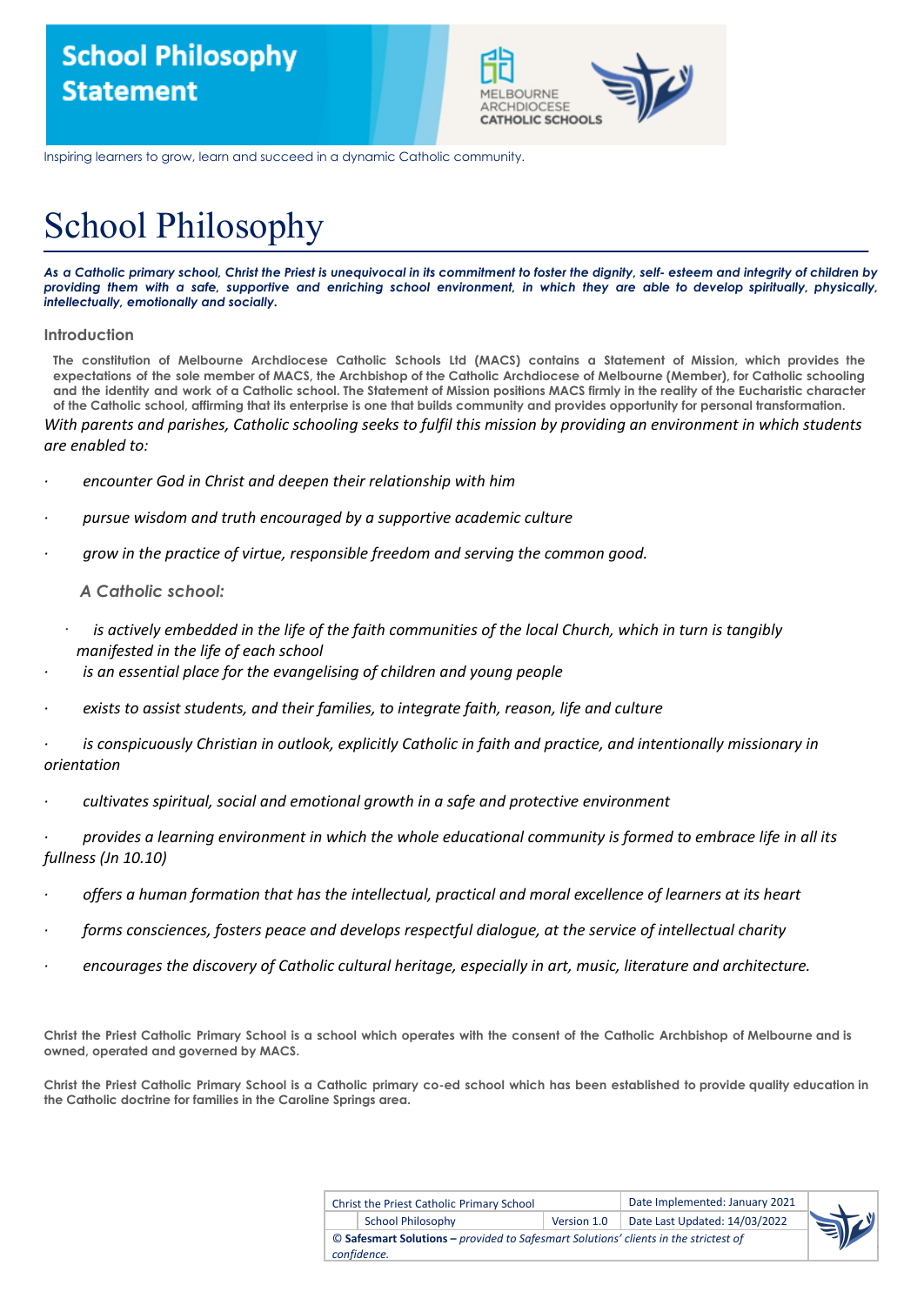

#### Inspiring learners to grow, learn and succeed in a dynamic Catholic community.

#### **Mission**

Christ the Priest Catholic Primary School exists to provide a Catholic education for Catholic families in the Parish of St Catherine of Siena, Caroline Springs. There is a focus on faith formation and development and personal learning programs for students. Case management of each student's pathway throughout their primary school years will be a guiding paradigm for the continued development of the environment, the layout of teaching spaces and meeting rooms, the curriculum and positions of leadership.

An important focus of curriculum development and implementation is the focus on Community and Citizenship, which is developed and explored in line with the Victorian Personal and Social Capability and the Civics and Citizen Domain and the vision for Catholic Education that children who attend Catholic schools are "energised to seek meaning and explore questions about the world around them.. in partnership with parents and the broader Church. " (CEOM, Horizons of Hope-An Education Framework for the Archdiocese of Melbourne, Vision and Context).

Students will be provided with the opportunity to learn how to learn through a range of meta-cognitive strategies which will inform the curriculum at all levels of the child's schooling, with an aim for the student to become an increasingly independent learner. Integrated access to and use of Digital Technologies will underpin communication and will be used as a learning and teaching tool in order to allow for communication with, and learning through, the local, broader and global community contexts.

Education at Christ the Priest Catholic Primary School will endeavour to prepare students for a world in which work, society, community and personal relationships are of equal importance. It is recognized we exist in a world of constant change in which work, ideas and the economy is increasingly influenced by global events and the major impact of technological change.

The programs of Christ the Priest Catholic Primary School and the teaching of those programs support and promote:-

- the principles and practice of Australian democracy;
- the elected government;
- the rule of law;
- equal rights for all before the law;
- freedom of religion:
- freedom of speech and association; and,
- values of openness and tolerance.

This is communicated using a variety of media, through the policies, programs, documentation and practices of the school. This occurs formally at the enrolment interview on application for enrolment to Christ the Priest Catholic Primary School; through newsletter items, at regular school assemblies and weekly singing of the National Anthem.

In bringing this philosophy to life, there is an effort to use the available learning areas as flexibly as possible, thus encouraging shared use of spaces, movement of students within these areas, and so, enabling whole group, small group and individual learning experiences. Outdoor learning forms an integral part of the curriculum and therefore outdoor spaces are utilised as a flexible working space for students.

The use of Digital Technologies as learning and teaching tools is an important part of the skill development of the learner. This form of learning will include, but not be limited to, resources such as computers, IPads, electronic whiteboards and Google classrooms.

Children will be provided with time for outdoor play as part of their learning day, and will be provided with a curriculum which teaches them skills in all areas of the Victorian Curriculum.

There is a focus on the partnership with parents in the education of their children. Parent communication and education is a priority in ensuring that this occurs effectively and for the benefit of students.

Christ the Priest Catholic Primary School staff are committed as a Professional Learning Community, which engages in Professional Development as a whole staff, as well as having a personalised learning plan for themselves, in order to ensure they are providing student focused learning and teaching opportunities to address individual student needs in keeping with the demands of contemporary learning.

#### **Vision**

Our vision is to empower children to live with integrity through experiences of community and prayer and through a sensitivity to justice. Our core values underpin the vision of the school.

#### **Values**

At Christ the Priest Catholic Primary School we value mercy, service and thanksgiving. Supporting our values are our STAR expectations; Safety, Team Work, Achievement and Respect. Our values guide our expectations for all members of our school community.

#### **Objectives**

Christ the Priest Catholic Primary School aims to promote lifelong learning and active participation as citizens in Australian society. Within the investigations, students will participate in pedagogy based on an Inquiry Approach to Teaching and Learning, providing them with the opportunity to develop as lifelong learners who have the capacity to think and know how to learn.

#### **Philosophy enactment**

| Christ the Priest Catholic Primary School                                            |                          |             | Date Implemented: January 2021 |  |  |
|--------------------------------------------------------------------------------------|--------------------------|-------------|--------------------------------|--|--|
|                                                                                      | <b>School Philosophy</b> | Version 1.0 | Date Last Updated: 14/03/2022  |  |  |
| © Safesmart Solutions – provided to Safesmart Solutions' clients in the strictest of |                          |             |                                |  |  |
|                                                                                      | confidence.              |             |                                |  |  |